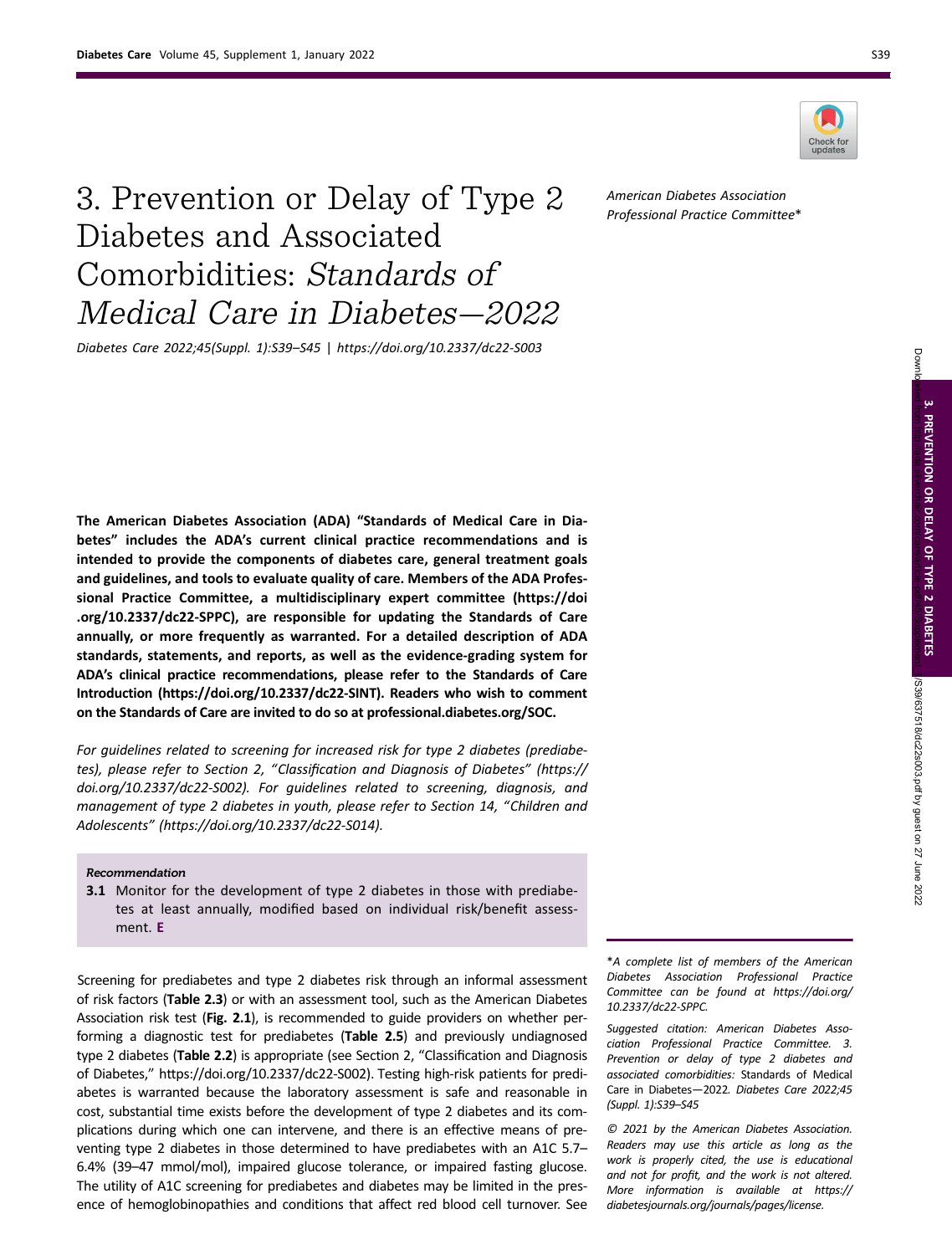Section 2, "Classification and Diagnosis of Diabetes" ([https://doi.org/10.2337/](https://doi.org/10.2337/dc22-S002) [dc22-S002](https://doi.org/10.2337/dc22-S002)), and Section 6, "Glycemic Targets" [\(https://doi.org/10.2337/dc22-](https://doi.org/10.2337/dc22-S006) [S006\)](https://doi.org/10.2337/dc22-S006), for additional details on the appropriate use and limitations of A1C testing.

# LIFESTYLE BEHAVIOR CHANGE FOR DIABETES PREVENTION

### Recommendations

- 3.2 Refer adults with overweight/ obesity at high risk of type 2 diabetes, as typified by the Diabetes Prevention Program (DPP), to an intensive lifestyle behavior change program consistent with the DPP to achieve and maintain 7% loss of initial body weight, and increase moderate-intensity physical activity (such as brisk walking) to at least 150 min/ week. A
- 3.3 A variety of eating patterns can be considered to prevent diabetes in individuals with prediabetes. B
- 3.4 Given the cost-effectiveness of lifestyle behavior modification programs for diabetes prevention, such diabetes prevention programs should be offered to patients. A Diabetes prevention programs should be covered by third-party payers and inconsistencies in access should be addressed.
- 3.5 Based on patient preference, certified technology-assisted diabetes prevention programs may be effective in preventing type 2 diabetes and should be considered. B

#### The Diabetes Prevention Program

Several major randomized controlled trials, including the Diabetes Prevention Program (DPP) (1), the Finnish Diabetes Prevention Study (DPS) (2), and the Da Qing Diabetes Prevention Study (Da Qing study) (3), demonstrate that lifestyle/behavioral therapy with individualized reduced-calorie meal plan is highly effective in preventing or delaying type 2 diabetes and improving other cardiometabolic markers (such as blood pressure, lipids, and inflammation) (4). The strongest evidence for diabetes prevention in the U.S. comes from the DPP trial (1). The DPP demonstrated that intensive lifestyle intervention could reduce the risk of incident type 2 diabetes by 58% over 3 years. Follow-up of three large studies of lifestyle intervention for diabetes prevention has shown sustained reduction in the risk of progression to type 2 diabetes: 39% reduction at 30 years in the Da Qing study (5), 43% reduction at 7 years in the Finnish DPS (2), and 34% reduction at 10 years (6) and 27% reduction at 15 years (7) in the U.S. Diabetes Prevention Program Outcomes Study (DPPOS).

The two major goals of the DPP intensive lifestyle intervention were to achieve and maintain a minimum of 7% weight loss and 150 min of physical activity per week similar in intensity to brisk walking. The DPP lifestyle intervention was a goal-based intervention: all participants were given the same weight loss and physical activity goals, but individualization was permitted in the specific methods used to achieve the goals (8). Although weight loss was the most important factor to reduce the risk of incident diabetes, it was also found that achieving the target behavioral goal of at least 150 min of physical activity per week, even without achieving the weight loss goal, reduced the incidence of type 2 diabetes by 44% (9).

The 7% weight loss goal was selected because it was feasible to achieve and maintain and likely to lessen the risk of developing diabetes. Participants were encouraged to achieve the 7% weight loss during the first 6 months of the intervention. Further analysis suggests maximal prevention of diabetes with at least 7–10% weight loss (9). The recommended pace of weight loss was 1–2 lb/week. Calorie goals were calculated by estimating the daily calories needed to maintain the participant's initial weight and subtracting 500–1,000 calories/day (depending on initial body weight). The initial focus was on reducing total dietary fat. After several weeks, the concept of calorie balance and the need to restrict calories as well as fat was introduced (8).

The goal for physical activity was selected to approximate at least 700 kcal/week expenditure from physical activity. For ease of translation, this goal was described as at least 150 min of moderate-intensity physical activity per

week similar in intensity to brisk walking. Participants were encouraged to distribute their activity throughout the week with a minimum frequency of three times per week and at least 10 min per session. A maximum of 75 min of strength training could be applied toward the total 150 min/week physical activity goal (8).

To implement the weight loss and physical activity goals, the DPP used an individual model of treatment rather than a group-based approach. This choice was based on a desire to intervene before participants had the possibility of developing diabetes or losing interest in the program. The individual approach also allowed for tailoring of interventions to reflect the diversity of the population (8).

The DPP intervention was administered as a structured core curriculum followed by a flexible maintenance program of individual counseling, group sessions, motivational campaigns, and restart opportunities. The 16-session core curriculum was completed within the first 24 weeks of the program and included sessions on lowering calories, increasing physical activity, self-monitoring, maintaining healthy lifestyle behaviors, and guidance on managing psychological, social, and motivational challenges. Further details are available regarding the core curriculum sessions (8).

## Nutrition

Dietary counseling for weight loss in the DPP lifestyle intervention arm included a reduction of total dietary fat and calories (1,8,9). However, evidence suggests that there is not an ideal percentage of calories from carbohydrate, protein, and fat for all people to prevent diabetes; therefore, macronutrient distribution should be based on an individualized assessment of current eating patterns, preferences, and metabolic goals (10). Based on other intervention trials, a variety of eating patterns characterized by the totality of food and beverages habitually consumed (10,11) may also be appropriate for patients with prediabetes (10), including Mediterranean-style and lowcarbohydrate eating plans (12–15). Observational studies have also shown that vegetarian, plant-based (may include some animal products), and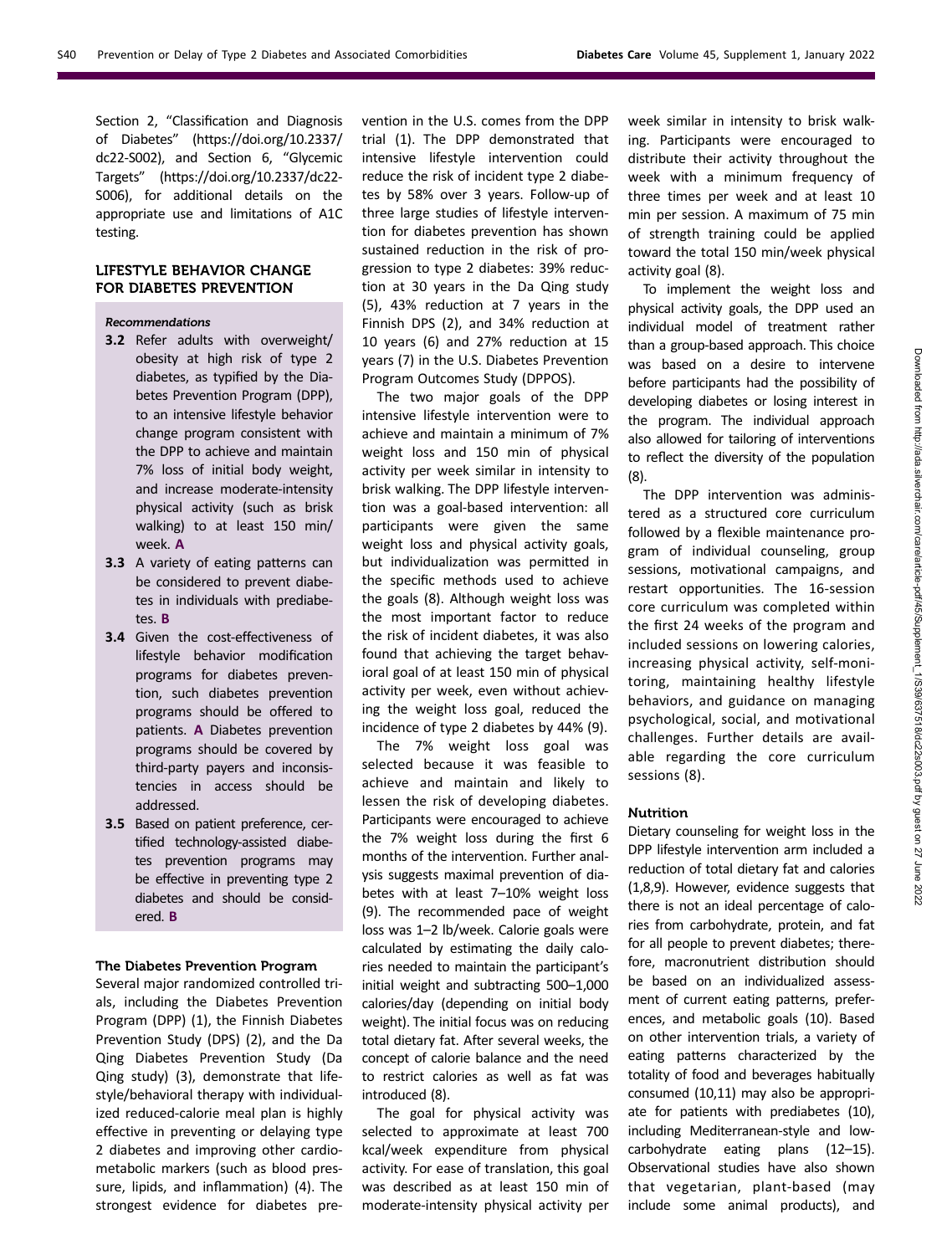Dietary Approaches to Stop Hypertension (DASH) eating patterns are associated with a lower risk of developing type 2 diabetes (16–19). Evidence suggests that the overall quality of food consumed (as measured by the Healthy Eating Index, Alternative Healthy Eating Index, and DASH score), with an emphasis on whole grains, legumes, nuts, fruits, and vegetables and minimal refined and processed foods, is also associated with a lower risk of type 2 diabetes (18,20–22). As is the case for those with diabetes, individualized medical nutrition therapy (see Section 5, "Facilitating Behavior Change and Well-being to Improve Health Outcomes," [https://doi.org/10.2337/dc22-S005,](https://doi.org/10.2337/dc22-S005) for more detailed information) is effective in lowering A1C in individuals diagnosed with prediabetes (23).

### Physical Activity

Just as 150 min/week of moderateintensity physical activity, such as brisk walking, showed beneficial effects in those with prediabetes (1), moderateintensity physical activity has been shown to improve insulin sensitivity and reduce abdominal fat in children and young adults (24,25). On the basis of these findings, providers are encouraged to promote a DPP-style program, including a focus on physical activity, to all individuals who have been identified to be at an increased risk of type 2 diabetes. In addition to aerobic activity, an exercise regimen designed to prevent diabetes may include resistance training (8,26,27). Breaking up prolonged sedentary time may also be encouraged, as it is associated with moderately lower postprandial glucose levels (28,29). The preventive effects of exercise appear to extend to the prevention of gestational diabetes mellitus (GDM) (30).

## Delivery and Dissemination of Lifestyle Behavior Change for Diabetes Prevention

Because the intensive lifestyle intervention in the DPP was effective in preventing type 2 diabetes among those at high risk for the disease and lifestyle behavior change programs for diabetes prevention were shown to be cost-effective, broader efforts to disseminate scalable lifestyle behavior change programs for diabetes prevention with coverage by third-party payers ensued (31–35). Group delivery of DPP content in community or primary

care settings has demonstrated the potential to reduce overall program costs while still producing weight loss and diabetes risk reduction (36–40).

The Centers for Disease Control and Prevention (CDC) developed the National Diabetes Prevention Program (National DPP), a resource designed to bring such evidence-based lifestyle change programs for preventing type 2 diabetes to communities [\(www.cdc.gov/diabetes/prevention/](http://www.cdc.gov/diabetes/prevention/index.htm) [index.htm](http://www.cdc.gov/diabetes/prevention/index.htm)). This online resource includes locations of CDC-recognized diabetes prevention lifestyle change programs (available at [www.cdc.gov/diabetes/prevention/](http://www.cdc.gov/diabetes/prevention/find-a-program.html) fi[nd-a-program.html](http://www.cdc.gov/diabetes/prevention/find-a-program.html)). To be eligible for this program, patients must have a BMI in the overweight range and be at risk for diabetes based on laboratory testing, a previous diagnosis of GDM, or a positive risk test (available at [www.cdc.gov/prediabetes/](http://www.cdc.gov/prediabetes/takethetest/) [takethetest/](http://www.cdc.gov/prediabetes/takethetest/)). Results from the CDC's National DPP during the first 4 years of implementation are promising and demonstrate cost-efficacy (41). The CDC has also developed the Diabetes Prevention Impact Tool Kit (available at [nccd.cdc.gov/](http://nccd.cdc.gov/toolkit/diabetesimpact) [toolkit/diabetesimpact](http://nccd.cdc.gov/toolkit/diabetesimpact)) to help organizations assess the economics of providing or covering the National DPP lifestyle change program (42). In an effort to expand preventive services using a costeffective model that began in April 2018, the Centers for Medicare & Medicaid Services expanded Medicare reimbursement coverage for the National DPP lifestyle intervention to organizations recognized by the CDC that become Medicare suppliers for this service (at [innovation.cms.gov/innovation-models/](http://innovation.cms.gov/innovation-models/medicare-diabetes-prevention-program) [medicare-diabetes-prevention-program\)](http://innovation.cms.gov/innovation-models/medicare-diabetes-prevention-program). The locations of Medicare DPPs are available online at [innovation.cms.gov/](http://innovation.cms.gov/innovation-models/medicare-diabetes-prevention-program/mdpp-map) [innovation-models/medicare-diabetes](http://innovation.cms.gov/innovation-models/medicare-diabetes-prevention-program/mdpp-map)[prevention-program/mdpp-map.](http://innovation.cms.gov/innovation-models/medicare-diabetes-prevention-program/mdpp-map) To qualify for Medicare coverage, patients must have BMI >25 kg/m<sup>2</sup> (or BMI >23 kg/m<sup>2</sup> if self-identified as Asian) and laboratory testing consistent with prediabetes in the last year. Medicaid coverage of the DPP lifestyle intervention is also expanding on a state-by-state basis.

While CDC-recognized behavioral counseling programs, including Medicare DPP services, have met minimum quality standards and are reimbursed by many payers, there have been lower retention rates reported for younger adults and racial/ethnic minority populations (43). Therefore, other programs

and modalities of behavioral counseling for diabetes prevention may also be appropriate and efficacious based on patient preferences and availability. The use of community health workers to support DPP efforts has been shown to be effective and cost-effective (44,45) (see Section 1, "Improving Care and Promoting Health in Populations," [https://doi](https://doi.org/10.2337/dc22-S001) [.org/10.2337/dc22-S001](https://doi.org/10.2337/dc22-S001), for more information). The use of community health workers may facilitate adoption of behavior changes for diabetes prevention while bridging barriers related to social determinants of health, though coverage by third-party payers remains problematic. Counseling by registered dietitians/registered dietitian nutritionists (RDNs) has been shown to help individuals with prediabetes improve eating habits, increase physical activity, and achieve 7–10% weight loss (10,46–48). Individualized medical nutrition therapy (see Section 5, "Facilitating Behavior Change and Wellbeing to Improve Health Outcomes," <https://doi.org/10.2337/dc22-S005>, for more detailed information) is also effective in improving glycemia in individuals diagnosed with prediabetes (23,46). Furthermore, trials involving medical nutrition therapy for patients with prediabetes found significant reductions in weight, waist circumference, and glycemia. Individuals with prediabetes can benefit from referral to an RDN for individualized medical nutrition therapy upon diagnosis and at regular intervals throughout their treatment regimen (48,49). Other allied health professionals, such as pharmacists and diabetes care and education specialists, may be considered for diabetes prevention efforts (50,51).

Technology-assisted programs may effectively deliver the DPP program (52–57). Such technology-assisted programs may deliver content through smartphone, web-based applications, and telehealth and may be an acceptable and efficacious option to bridge barriers, particularly for low-income and rural patients; however, not all programs are effective in helping people reach targets for diabetes prevention (52,58–60). The CDC Diabetes Prevention Recognition Program (DPRP) [\(www.cdc.](http://www.cdc.gov/diabetes/prevention/requirements-recognition.htm) [gov/diabetes/prevention/requirements](http://www.cdc.gov/diabetes/prevention/requirements-recognition.htm)[recognition.htm\)](http://www.cdc.gov/diabetes/prevention/requirements-recognition.htm) certifies technologyassisted modalities as effective vehicles for DPP-based programs; such programs must use an approved curriculum,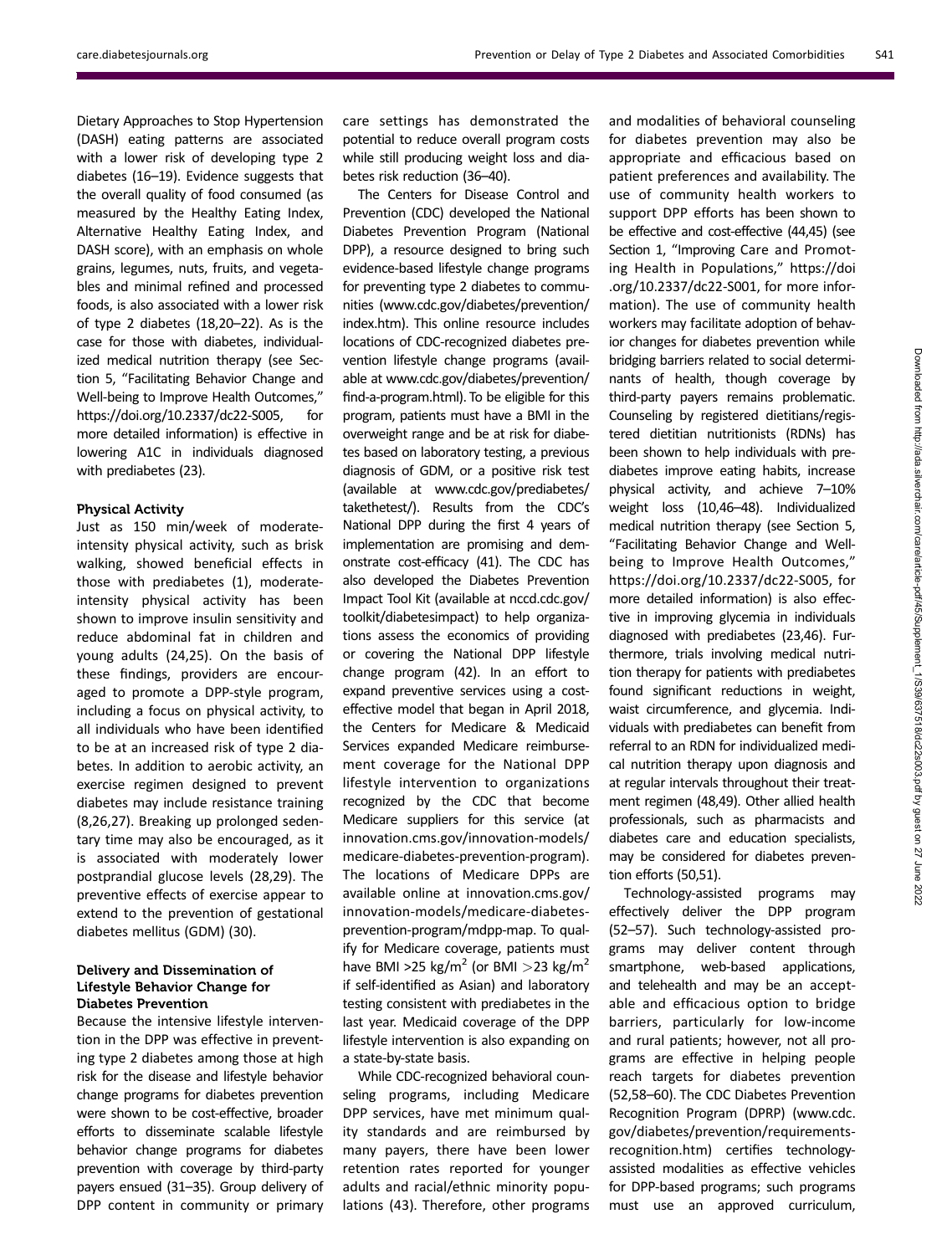include interaction with a coach, and attain the DPP outcomes of participation, physical activity reporting, and weight loss. Therefore, providers should consider referring patients with prediabetes to certified technology-assisted DPP programs based on patient preference.

# PHARMACOLOGIC INTERVENTIONS

## Recommendations

- 3.6 Metformin therapy for prevention of type 2 diabetes should be considered in adults with prediabetes, as typified by the Diabetes Prevention Program, especially those aged 25–59 years with BMI  $\geq$ 35 kg/m<sup>2</sup>, higher fasting plasma glucose (e.g.,  $\geq$ 110 mg/dL), and higher A1C (e.g.,  $\geq 6.0$ %), and in women with prior gestational diabetes mellitus. A
- 3.7 Long-term use of metformin may be associated with biochemical vitamin B12 deficiency; consider periodic measurement of vitamin B12 levels in metformin-treated patients, especially in those with anemia or peripheral neuropathy. B

Because weight loss through behavior changes in diet and exercise alone can be difficult to maintain long term (6), people being treated with weight loss therapy may benefit from support and additional pharmacotherapeutic options, if needed. Various pharmacologic agents used to treat diabetes have been evaluated for diabetes prevention. Metformin,  $\alpha$ -glucosidase inhibitors, liraglutide, thiazolidinediones, testosterone (61), and insulin have been shown to lower the incidence of diabetes in specific populations (62–67), whereas diabetes prevention was not seen with nateglinide (68). In addition, several weight loss medications like orlistat and phentermine topiramate have also been shown in research studies to decrease the incidence of diabetes to various degrees in those with prediabetes (69,70). Studies of other pharmacologic agents have shown some efficacy in diabetes prevention with valsartan but no efficacy in preventing diabetes with ramipril or antiinflammatory drugs (71–74). Although

the Vitamin D and Type 2 Diabetes (D2d) prospective randomized controlled trial showed no significant benefit of vitamin D versus placebo on the progression to type 2 diabetes in individuals at high risk (75), post hoc analyses and meta-analyses suggest a potential benefit in specific populations (75–78). Further research is needed to define patient characteristics and clinical indicators where vitamin D supplementation may be of benefit (61).

No pharmacologic agent has been approved by the U.S. Food and Drug Administration specifically for diabetes prevention. The risk versus benefit of each medication must be weighed. Metformin has the strongest evidence base (1) and demonstrated long-term safety as pharmacologic therapy for diabetes prevention (79). For other drugs, cost, side effects, treatment goals, and durable efficacy require consideration.

Metformin was overall less effective than lifestyle modification in the DPP, though group differences declined over time in the DPPOS (7), and metformin may be cost-saving over a 10-year period (33). During initial follow-up in the DPP, metformin was as effective as lifestyle modification in participants with BMI  $\geq$ 35 kg/m<sup>2</sup> and in younger participants aged 25–44 years (1). In the DPP, for women with a history of GDM, metformin and intensive lifestyle modification led to an equivalent 50% reduction in diabetes risk (80), and both interventions remained highly effective during a 10-year follow-up period (81). By the time of the 15-year follow-up (DPPOS), exploratory analyses demonstrated that participants with a higher baseline fasting glucose ( $\geq$ 110 mg/dL vs. 95–109 mg/dL), those with a higher A1C (6.0-6.4% vs.  $<$  6.0%), and women with a history of GDM (vs. women without a history of GDM) experienced higher risk reductions with metformin, identifying subgroups of participants that benefitted the most from metformin (82). In the Indian Diabetes Prevention Program (IDPP-1), metformin and the lifestyle intervention reduced diabetes risk similarly at 30 months; of note, the lifestyle intervention in IDPP-1 was less intensive than that in the DPP (83). Based on findings from the DPP, metformin should be recommended as an option for high-risk individuals (e.g., those with a history of GDM or those with BMI  $\geq$ 35 kg/m<sup>2</sup>). Consider

periodic monitoring of vitamin B12 levels in those taking metformin chronically to check for possible deficiency (84,85) (see Section 9, "Pharmacologic Approaches to Glycemic Treatment," <https://doi.org/10.2337/dc22-S009>, for more details).

# PREVENTION OF VASCULAR DISEASE AND MORTALITY

### Recommendation

3.8 Prediabetes is associated with heightened cardiovascular risk; therefore, screening for and treatment of modifiable risk factors for cardiovascular disease are suggested. B

People with prediabetes often have other cardiovascular risk factors, including hypertension and dyslipidemia (86), and are at increased risk for cardiovascular disease (87,88). Evaluation for tobacco use and referral for tobacco cessation, if indicated, should be part of routine care for those at risk for diabetes. Of note, the years immediately following smoking cessation may represent a time of increased risk for diabetes (89–91), a time when patients should be monitored for diabetes development and receive the concurrent evidence-based lifestyle behavior change for diabetes prevention described in this section. See Section 5, "Facilitating Behavior Change and Well-being to Improve Health Outcomes" [\(https://doi](https://doi.org/10.2337/dc22-S005) [.org/10.2337/dc22-S005](https://doi.org/10.2337/dc22-S005)), for more detailed information. The lifestyle interventions for weight loss in study populations at risk for type 2 diabetes have shown a reduction in cardiovascular risk factors and the need for medications used to treat these cardiovascular risk factors (92,93). In longer-term follow-up, lifestyle interventions for diabetes prevention also prevented the development of microvascular complications among women enrolled in the DPPOS and in the study population enrolled in the China Da Qing Diabetes Prevention Outcome Study (7,94). The lifestyle intervention in the latter study was also efficacious in preventing cardiovascular disease and mortality at 23 and 30 years of follow-up (3,5). Treatment goals and therapies for hypertension and dyslipidemia in the primary prevention of cardiovascular disease for people with prediabetes should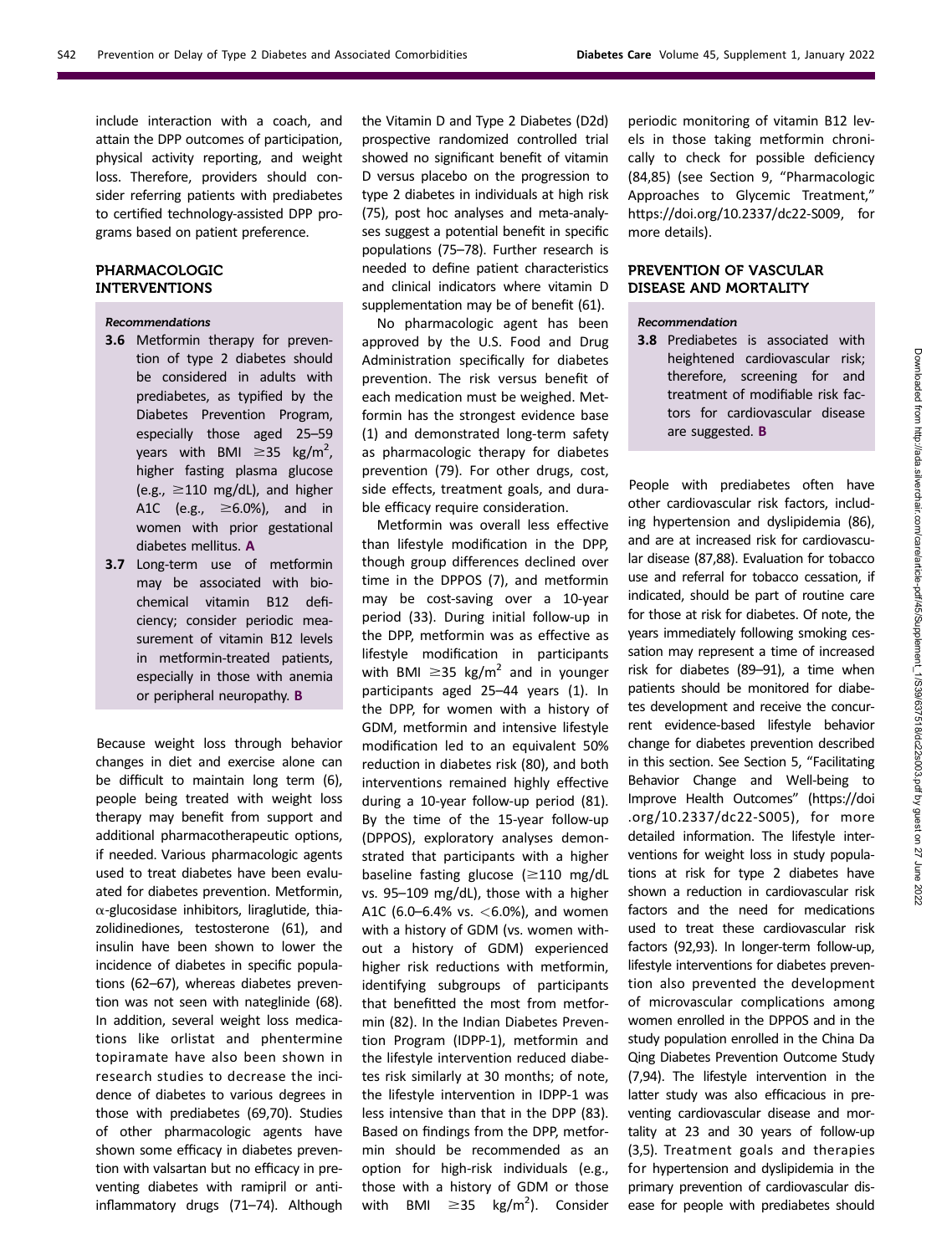be based on their level of cardiovascular risk, and increased vigilance is warranted to identify and treat these and other cardiovascular risk factors (95).

# PATIENT-CENTERED CARE GOALS

#### Recommendation

3.9 In adults with overweight/obesity at high risk of type 2 diabetes, care goals should include weight loss or prevention of weight gain, minimizing progression of hyperglycemia, and attention to cardiovascular risk and associated comorbidites. B

Individualized risk/benefit should be considered in screening, intervention, and monitoring for the prevention or delay of type 2 diabetes and associated comorbidities. Multiple factors, including age, BMI, and other comorbidities, may influence risk of progression to diabetes and lifetime risk of complications (96,97). In the DPP, which enrolled highrisk individuals with impaired glucose tolerance, elevated fasting glucose, and elevated BMI, the crude incidence of diabetes within the placebo arm was 11.0 cases per 100 person-years, with a cumulative 3-year incidence of diabetes of 28.9% (1). In the community-based Atherosclerosis Risk in Communities (ARIC) study, observational follow-up of older adults (mean age 75 years) with laboratory evidence of prediabetes (based on A1C 5.7–6.4% and/or fasting glucose 100–125 mg/dL) but not meeting specific BMI criteria found much lower progression to diabetes over 6 years: 9% of those with A1C-defined prediabetes, 8% with impaired fasting glucose (97).

Thus, it is important to individualize the risk/benefit of intervention and consider person-centered goals. Risk models have explored risk-based benefit, in general finding higher benefit of intervention in those at highest risk (9). Diabetes prevention and observational studies highlight several key principles, which may guide patient-centered goals. In the DPP, which enrolled a high-risk population meeting criteria for overweight/obesity, weight loss was an important mediator of diabetes prevention or delay, with greater metabolic benefit generally seen with greater

weight loss (9,98). In the DPP/DPPOS, progression to diabetes, duration of diabetes, and mean level of glycemia were important determinants of development of microvascular complications (7). Furthermore, ability to achieve normal glucose regulation, even once, during the DPP was associated with a lower risk of diabetes and lower risk of microvascular complications (99). Observational follow up of the Da Qing study also showed that regression from impaired glucose tolerance to normal glucose tolerance or remaining with impaired glucose tolerance rather than progressing to type 2 diabetes at the end of the 6-year intervention trial resulted in significantly lower risk of cardiovascular disease and microvascular disease over 30 years (100). Prediabetes is associated with increased cardiovascular disease and mortality (88), emphasizing the importance of attending to cardiovascular risk in this population.

#### References

1. Knowler WC, Barrett-Connor E, Fowler SE, et al.; Diabetes Prevention Program Research Group. Reduction in the incidence of type 2 diabetes with lifestyle intervention or metformin. N Engl J Med 2002;346:393–403

2. Lindström J, Ilanne-Parikka P, Peltonen M, et al.; Finnish Diabetes Prevention Study Group. Sustained reduction in the incidence of type 2 diabetes by lifestyle intervention: follow-up of the Finnish Diabetes Prevention Study. Lancet 2006;368:1673–1679

3. Li G, Zhang P, Wang J, et al. Cardiovascular mortality, all-cause mortality, and diabetes incidence after lifestyle intervention for people with impaired glucose tolerance in the Da Qing Diabetes Prevention Study: a 23-year follow-up study. Lancet Diabetes Endocrinol 2014;2:474–480 4. Nathan DM, Bennett PH, Crandall JP, et al.; DPP Research Group. Does diabetes prevention translate into reduced long-term vascular complications of diabetes? Diabetologia 2019;62: 1319–1328

5. Gong Q, Zhang P, Wang J, et al.; Da Qing Diabetes Prevention Study Group. Morbidity and mortality after lifestyle intervention for people with impaired glucose tolerance: 30-year results of the Da Qing Diabetes Prevention Outcome Study. Lancet Diabetes Endocrinol 2019;7: 452–461

6. Knowler WC, Fowler SE, Hamman RF, et al.; Diabetes Prevention Program Research Group. 10-year follow-up of diabetes incidence and weight loss in the Diabetes Prevention Program Outcomes Study. Lancet 2009;374:1677–1686

7. Diabetes Prevention Program Research Group; Nathan DM, Barrett-Connor E, Crandall JP, et al. Long-term effects of lifestyle intervention or metformin on diabetes development and microvascular complications: the DPP Outcomes Study. Lancet Diabetes Endocrinol 2015;3:866–875

8. Diabetes Prevention Program (DPP) Research Group. The Diabetes Prevention Program (DPP): description of lifestyle intervention. Diabetes Care 2002;25:2165–2171

9. Hamman RF, Wing RR, Edelstein SL, et al. Effect of weight loss with lifestyle intervention on risk of diabetes. Diabetes Care 2006;29: 2102–2107

10. Evert AB, Dennison M, Gardner CD, et al. Nutrition therapy for adults with diabetes or prediabetes: a consensus report. Diabetes Care 2019;42:731–754

11. U.S. Department of Agriculture and U.S. Department of Health and Human Services. Dietary Guidelines for Americans, 2020–2025. 9th Edition. December 2020. Accessed 30 October 2021. Available from [https://www](https://www.dietaryguidelines.gov/resources/2020-2025-dietary-guidelines-online-materials) [.dietaryguidelines.gov/resources/2020-2025](https://www.dietaryguidelines.gov/resources/2020-2025-dietary-guidelines-online-materials) [dietary-guidelines-online-materials](https://www.dietaryguidelines.gov/resources/2020-2025-dietary-guidelines-online-materials)

12. Salas-Salvadó J, Guasch-Ferré M, Lee C-H, Estruch R, Clish CB, Ros E. Protective effects of the Mediterranean diet on type 2 diabetes and metabolic syndrome. J Nutr 2016;146:920S–927S 13. Bloomfield HE, Koeller E, Greer N, MacDonald R, Kane R, Wilt TJ. Effects on health outcomes of a Mediterranean diet with no restriction on fat intake: a systematic review and meta-analysis. Ann Intern Med 2016;165: 491–500

14. Estruch R, Ros E, Salas-Salvadó J, et al.; PREDIMED Study Investigators. Primary prevention of cardiovascular disease with a Mediterranean diet supplemented with extravirgin olive oil or nuts. N Engl J Med 2018;378:e34 15. Stentz FB, Brewer A, Wan J, et al. Remission of pre-diabetes to normal glucose tolerance in obese adults with high protein versus high carbohydrate diet: randomized control trial. BMJ Open Diabetes Res Care 2016;4:e000258

16. Chiu THT, Pan W-H, Lin M-N, Lin C-L. Vegetarian diet, change in dietary patterns, and diabetes risk: a prospective study. Nutr Diabetes 2018;8:12

17. Lee Y, Park K. Adherence to a vegetarian diet and diabetes risk: a systematic review and metaanalysis of observational studies. Nutrients 2017;9:E603

18. Qian F, Liu G, Hu FB, Bhupathiraju SN, Sun Q. Association between plant-based dietary patterns and risk of type 2 diabetes: a systematic review and meta-analysis. JAMA Intern Med 2019;179: 1335–1344

19. Esposito K, Chiodini P, Maiorino MI, Bellastella G, Panagiotakos D, Giugliano D. Which diet for prevention of type 2 diabetes? A metaanalysis of prospective studies. Endocrine 2014;47: 107–116

20. Ley SH, Hamdy O, Mohan V, Hu FB. Prevention and management of type 2 diabetes: dietary components and nutritional strategies. Lancet 2014;383:1999–2007

21. Jacobs S, Harmon BE, Boushey CJ, et al. A priori-defined diet quality indexes and risk of type 2 diabetes: the Multiethnic Cohort. Diabetologia 2015;58:98–112

22. Chiuve SE, Fung TT, Rimm EB, et al. Alternative dietary indices both strongly predict risk of chronic disease. J Nutr 2012;142:1009–1018 23. Parker AR, Byham-Gray L, Denmark R, Winkle PJ. The effect of medical nutrition therapy by a registered dietitian nutritionist in patients with prediabetes participating in a randomized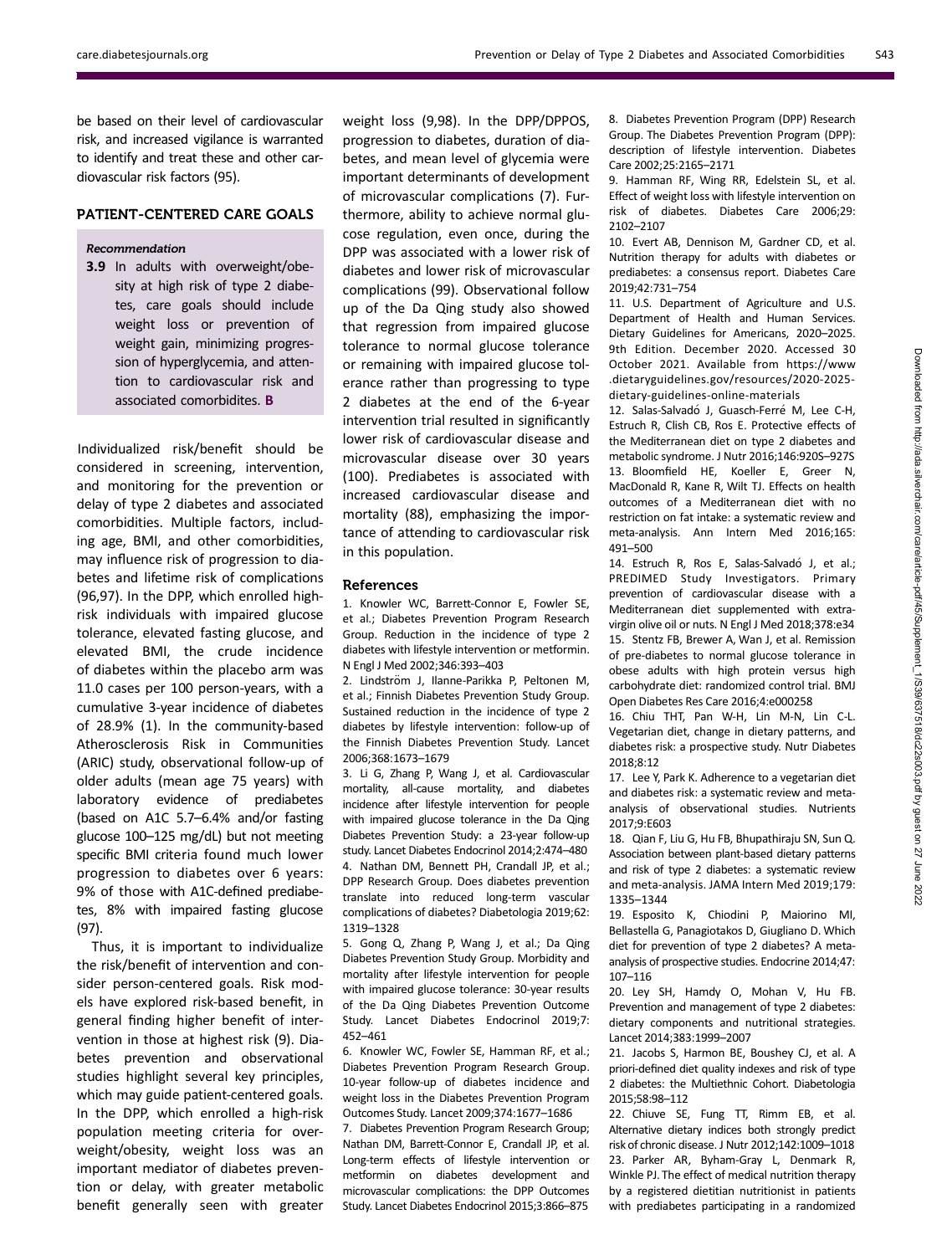controlled clinical research trial. J Acad Nutr Diet 2014;114:1739–1748

24. Fedewa MV, Gist NH, Evans EM, Dishman RK. Exercise and insulin resistance in youth: a meta-analysis. Pediatrics 2014;133:e163–e174

25. Davis CL, Pollock NK, Waller JL, et al. Exercise dose and diabetes risk in overweight and obese children: a randomized controlled trial. JAMA 2012;308:1103–1112

26. Sigal RJ, Alberga AS, Goldfield GS, et al. Effects of aerobic training, resistance training, or both on percentage body fat and cardiometabolic risk markers in obese adolescents: the Healthy Eating Aerobic and Resistance Training in Youth randomized clinical trial. JAMA Pediatr 2014;168: 1006–1014

27. Dai X, Zhai L, Chen Q, et al. Two-yearsupervised resistance training prevented diabetes incidence in people with prediabetes: a randomised control trial. Diabetes Metab Res Rev 2019;35:e3143

28. Thorp AA, Kingwell BA, Sethi P, Hammond L, Owen N, Dunstan DW. Alternating bouts of sitting and standing attenuate postprandial glucose responses. Med Sci Sports Exerc 2014;46: 2053–2061

29. Healy GN, Dunstan DW, Salmon J, et al. Breaks in sedentary time: beneficial associations with metabolic risk. Diabetes Care 2008;31: 661–666

30. Russo LM, Nobles C, Ertel KA, Chasan-Taber L,Whitcomb BW. Physical activity interventions in pregnancy and risk of gestational diabetes mellitus: a systematic review and meta-analysis. Obstet Gynecol 2015;125:576–582

31. Herman WH, Hoerger TJ, Brandle M, et al.; Diabetes Prevention Program Research Group. The cost-effectiveness of lifestyle modification or metformin in preventing type 2 diabetes in adults with impaired glucose tolerance. Ann Intern Med 2005;142:323–332

32. Chen F, Su W, Becker SH, et al. Clinical and economic impact of a digital, remotely-delivered intensive behavioral counseling program on Medicare beneficiaries at risk for diabetes and cardiovascular disease. PLoS One 2016;11: e0163627

33. Diabetes Prevention Program Research Group. The 10-year cost-effectiveness of lifestyle intervention or metformin for diabetes prevention: an intent-to-treat analysis of the DPP/DPPOS. Diabetes Care 2012;35:723–730

34. Alva ML, Hoerger TJ, Jeyaraman R, Amico P, Rojas-Smith L. Impact of the YMCA of the USA Diabetes Prevention Program on Medicare spending and utilization. Health Aff (Millwood) 2017;36:417–424

35. Zhou X, Siegel KR, Ng BP, et al. Costeffectiveness of diabetes prevention interventions targeting high-risk individuals and whole populations: a systematic review. Diabetes Care 2020;43:1593–1616

36. Ackermann RT, Finch EA, Brizendine E, Zhou H, Marrero DG. Translating the Diabetes Prevention Program into the community. The DEPLOY Pilot Study. Am J Prev Med 2008;35: 357–363

37. Balk EM, Earley A, Raman G, Avendano EA, Pittas AG, Remington PL. Combined diet and physical activity promotion programs to prevent type 2 diabetes among persons at increased risk: a systematic review for the Community Preventive Services Task Force. Ann Intern Med 2015;163:437–451

38. Li R, Qu S, Zhang P, et al. Economic evaluation of combined diet and physical activity promotion programs to prevent type 2 diabetes among persons at increased risk: a systematic review for the Community Preventive Services Task Force. Ann Intern Med 2015;163:452–460

39. Gilmer T, O'Connor PJ, Schiff JS, et al. Costeffectiveness of a community-based Diabetes Prevention Program with participation incentives for Medicaid beneficiaries. Health Serv Res 2018;53:4704–4724

40. Ackermann RT, Kang R, Cooper AJ, et al. Effect on health care expenditures during nationwide implementation of the Diabetes Prevention Program as a health insurance benefit. Diabetes Care 2019;42:1776–1783

41. Ely EK, Gruss SM, Luman ET, et al. A national effort to prevent type 2 diabetes: participantlevel evaluation of CDC's National Diabetes Prevention Program. Diabetes Care 2017;40: 1331–1341

42. Lanza A, Soler R, Smith B, Hoerger T, Neuwahl S, Zhang P. The Diabetes Prevention Impact Tool Kit: an online tool kit to assess the cost-effectiveness of preventing type 2 diabetes. J Public Health Manag Pract 2019;25:E1–E5

43. Cannon MJ, Masalovich S, Ng BP, et al. Retention among participants in the National Diabetes Prevention Program lifestyle change program, 2012–2017. Diabetes Care 2020;43: 2042–2049

44. The Community Guide. Diabetes Prevention: Interventions Engaging Community Health Workers, 2016. Accessed 15 October 2021. Available from [https://www.thecommunityguide](https://www.thecommunityguide.org/findings/diabetes-prevention-interventions-engaging-community-health-workers) .org/fi[ndings/diabetes-prevention-interventions](https://www.thecommunityguide.org/findings/diabetes-prevention-interventions-engaging-community-health-workers)[engaging-community-health-workers](https://www.thecommunityguide.org/findings/diabetes-prevention-interventions-engaging-community-health-workers)

45. Jacob V, Chattopadhyay SK, Hopkins DP, et al. Economics of community health workers for chronic disease: findings from Community Guide systematic reviews. Am J Prev Med 2019;56:e95–e106

46. Raynor HA, Davidson PG, Burns H, et al. Medical nutrition therapy and weight loss questions for the Evidence Analysis Library prevention of type 2 diabetes project: systematic reviews. J Acad Nutr Diet 2017;117:1578–1611

47. Sun Y, You W, Almeida F, Estabrooks P, Davy B. The effectiveness and cost of lifestyle interventions including nutrition education for diabetes prevention: a systematic review and meta-analysis. J Acad Nutr Diet 2017;117: 404–421.e36

48. Briggs Early K, Stanley K. Position of the Academy of Nutrition and Dietetics: the role of medical nutrition therapy and registered dietitian nutritionists in the prevention and treatment of prediabetes and type 2 diabetes. J Acad Nutr Diet 2018;118:343–353

49. Powers MA, Bardsley JK, Cypress M, et al. Diabetes self-management education and support in adults with type 2 diabetes: a consensus report of the American Diabetes Association, the Association of Diabetes Care & Education Specialists, the Academy of Nutrition and Dietetics, the American Academy of Family Physicians, the American Academy of PAs, the American Association of Nurse Practitioners, and the American Pharmacists Association. Diabetes Care 2020;43:1636–1649

50. Hudspeth BD. Power of prevention: the pharmacist's role in prediabetes management. Diabetes Spectr 2018;31:320–323

51. Butcher MK, Vanderwood KK, Hall TO, Gohdes D, Helgerson SD, Harwell TS. Capacity of diabetes education programs to provide both diabetes self-management education and to implement diabetes prevention services. J Public Health Manag Pract 2011;17:242–247

52. Grock S, Ku J-H, Kim J, Moin T. A Review of technology-assisted interventions for diabetes prevention. Curr Diab Rep 2017;17:107

53. Sepah SC, Jiang L, Peters AL. Translating the Diabetes Prevention Program into an online social network: validation against CDC standards. Diabetes Educ 2014;40:435–443

54. Bian RR, Piatt GA, Sen A, et al. The effect of technology-mediated diabetes prevention interventions on weight: a meta-analysis. J Med Internet Res 2017;19:e76

55. Sepah SC, Jiang L, Peters AL. Long-term outcomes of a web-based diabetes prevention program: 2-year results of a single-arm longitudinal study. J Med Internet Res 2015;17:e92 56. Moin T, Damschroder LJ, AuYoung M, et al. Results from a trial of an online Diabetes Prevention Program intervention. Am J Prev Med 2018;55:583–591

57. Michaelides A, Major J, Pienkosz E Jr, Wood M, Kim Y, Toro-Ramos T. Usefulness of a novel mobile Diabetes Prevention Program delivery platform with human coaching: 65-week observational follow-up. JMIR Mhealth Uhealth 2018;6:e93

58. Kim SE, Castro Sweet CM, Cho E, Tsai J, Cousineau MR. Evaluation of a digital diabetes prevention program adapted for low-income patients, 2016-2018. Prev Chronic Dis 2019;16: E155

59. Vadheim LM, Patch K, Brokaw SM, et al. Telehealth delivery of the Diabetes Prevention Program to rural communities. Transl Behav Med 2017;7:286–291

60. Fischer HH, Durfee MJ, Raghunath SG, Ritchie ND. Short message service text message support for weight loss in patients with prediabetes: pragmatic trial. JMIR Diabetes 2019;4:e12985

61. Wittert G, Bracken K, Robledo KP, et al. Testosterone treatment to prevent or revert type 2 diabetes in men enrolled in a lifestyle programme (T4DM): a randomised, double-blind, placebo-controlled, 2-year, phase 3b trial. Lancet Diabetes Endocrinol 2021;9:32–45

62. Chiasson J-L, Josse RG, Gomis R, Hanefeld M, Karasik A; STOP-NIDDM Trail Research Group. Acarbose for prevention of type 2 diabetes mellitus: the STOP-NIDDM randomised trial. Lancet 2002;359:2072–2077

63. le Roux CW, Astrup A, Fujioka K, et al.; SCALE Obesity Prediabetes NN8022-1839 Study Group. 3 years of liraglutide versus placebo for type 2 diabetes risk reduction and weight management in individuals with prediabetes: a randomised, double-blind trial. Lancet 2017;389:1399–1409

64. Gerstein HC, Yusuf S, Bosch J, et al.; DREAM (Diabetes REduction Assessment with ramipril and rosiglitazone Medication) Trial Investigators. Effect of rosiglitazone on the frequency of diabetes in patients with impaired glucose tolerance or impaired fasting glucose: a